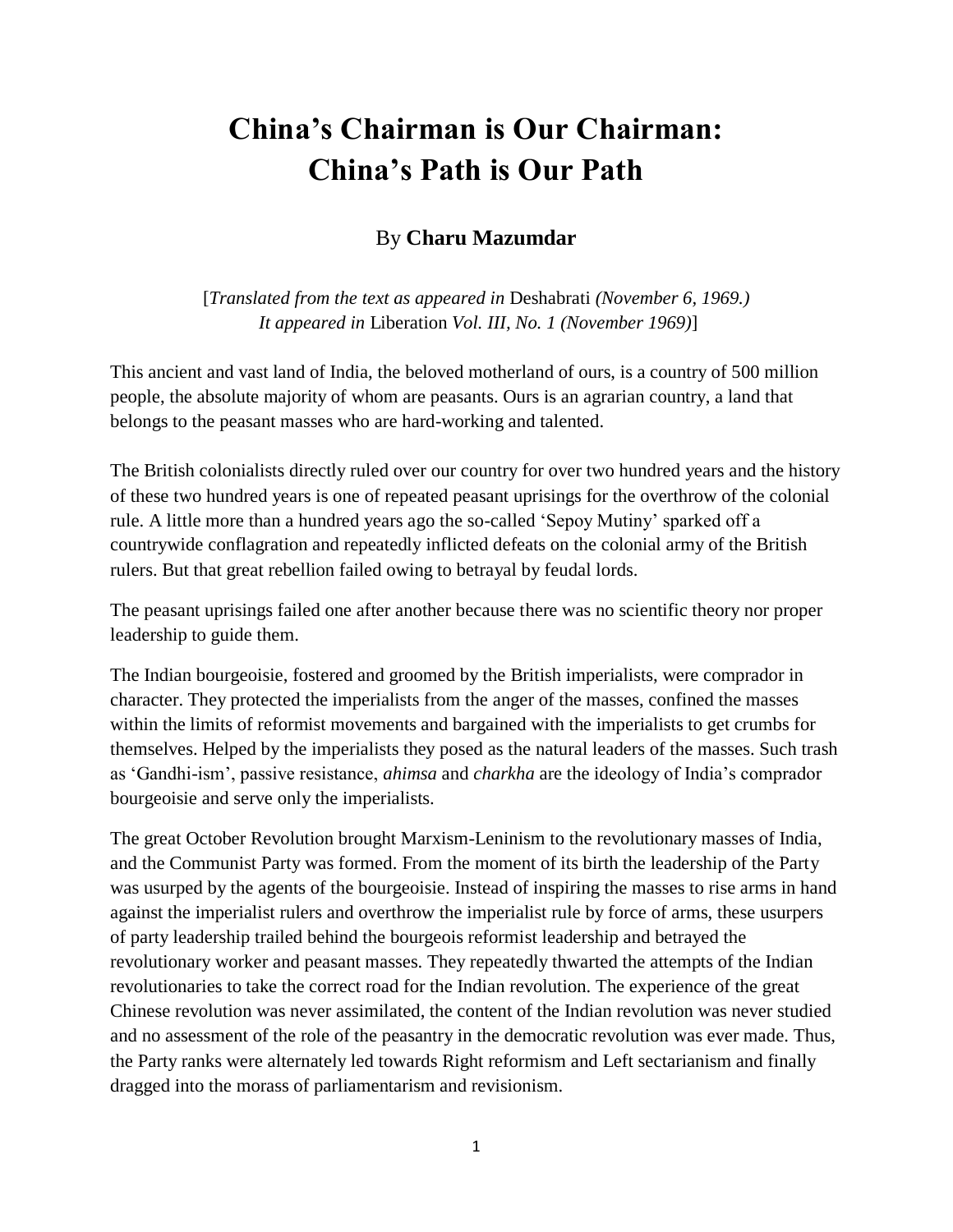After World War II and even during it, there appeared a high tide of revolutionary upheaval of worker and peasant masses which forced the British imperialists to change their tactics. They turned colonial India into a semi-colonial, semi-feudal country and foisted the rule of the comprador-bureaucrat capitalists and big landlords on the Indian people. Thus started the process which changed India from a colony to a neo-colony.

During their rule of twenty years these lackeys of imperialism opened up the country for U.S. imperialist and Soviet social-imperialist exploitation in addition to the British imperialist exploitation. Today, India is a neo-colony of these powers.

The U.S. imperialists and the Soviet social-imperialists are the world's ruthless exploiters today. They are plundering and fleecing the Indian people without mercy, reducing them to a state of utter destitution. Today, the U.S. imperialists and Soviet social-imperialists have complete control over India—economically, politically, militarily and culturally.

As a result of this relentless and increasing exploitation, the mood of the Indian people is now one of anger that has reached the point of white heat. Indeed the revolutionary situation is excellent.

India is an agrarian country and the vast masses of her people are peasants, so the progress and development of India depend on the progress and development of her peasant masses. There are four major contradictions in our country today—contradictions between the Indian people on the one hand and U.S. imperialism, Soviet social-imperialism, feudalism and bureaucrat capital on the other, and the Indian people can liberate themselves only by casting these four big mountains off their backs. But it must be remembered that the main and principal contradiction in our country today is the one between the landlords and the peasantry, the resolution of which alone can lead to the resolution of the other three contradictions. Thus the contradiction between the landlords and the peasantry is one between feudalism and the masses of the Indian people.

The peasant masses of India cannot liberate themselves and the country without the leadership of the working class. The working class is the most revolutionary class and the most organized detachment of the Indian people. That is why only the working class can lead the Indian revolution to victory, and the Indian people can overthrow the four big mountains only by carrying on their struggle under the leadership of this class.

The main content of our revolution is agrarian revolution. Our revolution is democratic in character. But it is not a democratic revolution of the old type; it is part of the world proletarian socialist revolution ushered in by the great October Revolution, and as such can be victorious only under the leadership of the working class. This revolution will establish under the leadership of the working class a joint dictatorship of workers, peasants, petty-bourgeoisie and even a section of the small middle bourgeoisie, who together constitute the overwhelming majority of the Indian people, i.e., 90 per cent of India's population. That is why it is called People's Democracy.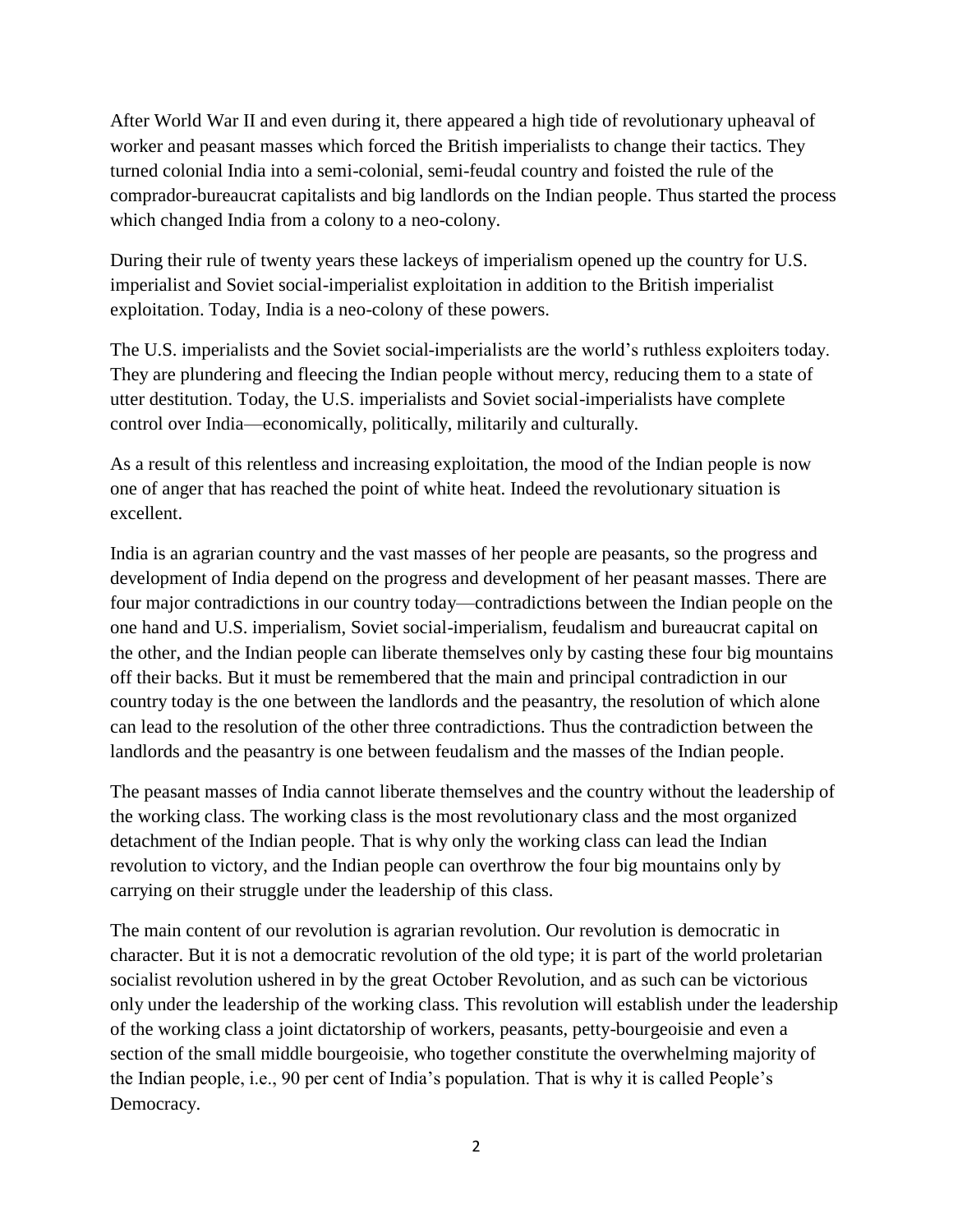Among the peasantry, the poor and landless peasants are firm allies and the main force of the revolution. They will firmly unite with the middle peasants, win over a section of the rich peasants and neutralize the majority of them. Only a small section of the rich peasants will go over to the camp of counter-revolution. The petty bourgeoisie of our country is a revolutionary class, the overwhelming majority of which, including the revolutionary intellectuals, will join the revolution. A section of them, however, may detach itself from the main body and join hands with counter-revolution.

The small and middle bourgeoisie are vacillating and unstable allies of the revolution and tend to compromise with counter-revolution because they are economically and mentally linked with the counter-revolutionaries. They may join the revolution only when they feel assured of its victory. The role of the bourgeois intellectuals should also be considered as that of the national bourgeoisie. Only when worker-peasant alliance is achieved through armed struggle and red political power is established in different parts of the country can the democratic front of all these classes be formed under the leadership of the working class.

The working class can establish its leadership over the people's democratic revolution only through its political party—the Communist Party of India (Marxist-Leninist), and in no other way. Apart from giving leadership through its political party, the working class also helps the democratic revolution by launching struggles on various national and international issues, by organizing solidarity actions in support of other revolutionary classes, particularly in support of the agrarian revolution, and by sending its advanced and class-conscious section to organize the peasants' armed struggle in the countryside.

The working class can lead the democratic revolution to completion only by creating small bases of armed struggle throughout the country by means of developing guerrilla warfare and by consolidating the people's political power. Guerrilla warfare is and will remain the basic form of struggle for the entire period of the democratic revolution. This is so because guerrilla warfare alone can release the initiative and creative genius of the masses, lead them in making the impossible possible so as to bring about changes in the conditions of the masses and the countryside, inspire the masses to engage in various spheres of work, and establish links and coordination between the bases of armed struggle. In this way, we have to create mighty waves of people's war by expanding the small bases of armed struggle, build a people's army, overthrow the rule of the four mountains in the countryside, use the countryside to encircle the cities and finally capture them, and thus seize political power throughout the country and bring the democratic revolution to a victorious completion. After accomplishing this the working class must resolutely proceed to build socialism in India, transform her into a socialist state, abolish forever the system of exploitation of man by man, open up before the people the prospect of perpetual well-being and happiness, turn our country into a bastion of world revolution, and carry our revolution forward to the bright future—a future without exploitation, so that it may become a pride of the people of the world.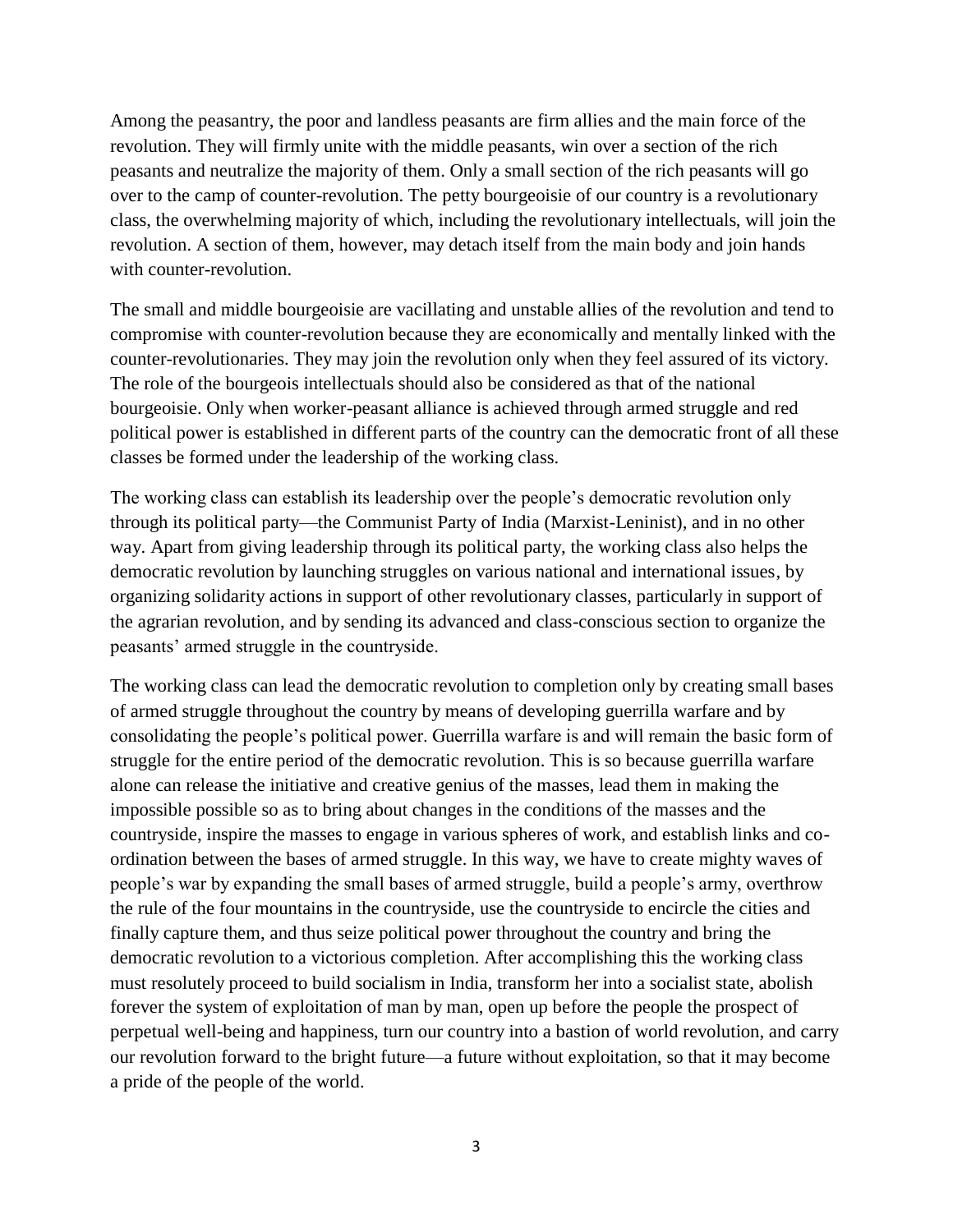India is an agrarian country the vast majority of whose population are peasants. That is why the culture in People's Democratic India will be basically and mainly the culture of the revolutionary peasants, a culture led by the working class and anti-imperialist and anti-feudal in character. This is so because the culture that is represented today by the advanced section of the peasantry which is engaged in building a People's Democratic India through armed struggle, the culture that is serving as a weapon in the people's democratic revolution, cannot be anything other than antiimperialist and anti-feudal in character. Therefore, only such a culture can be the culture of People's Democratic India, and it would be the duty of the people's democratic dictatorship of India to protect and foster this culture that serves the workers, peasants and soldiers as a weapon n their revolutionary struggle.

We are living in the era of Mao Tsetung. Today the great Communist Party of China led by Chairman Mao and his close comrade-in-arms, Vice-Chairman Lin Piao, is leading the international proletariat in fulfilling their most glorious task, namely, the victorious completion of the world revolution. We are living in this period of world revolution. We are witnessing before our own eyes the glorious chapter of world history that the revolutionary people the world over are writing with their sweat and blood in order to abolish, once and for all, the system of exploitation of man by man from the world. We are a detachment of that international army.

The revolutionary people of India were all but submerged in the morass of revisionism when Chairman Mao gave his clarion call and pointed out that revisionism is the main danger today. With deep attention we listened to these words of Chairman Mao's, and there began a searching of hearts among us. As Chairman Mao took up his pen in 1962 to fight modern revisionism with Soviet revisionism as its centre, we found our way. Later, during the Great Proletarian Cultural Revolution rang out Chairman Mao's great call, **"It is right to rebel against reactionaries"**, which filled our hearts with courage and gave us tremendous strength to rise up and stand on our own feet. We defied the revisionist leadership of the party, independently took the road of developing the armed struggle of the peasant masses and accepted the method and principle laid down by Vice-Chairman Lin Piao in his great work *Long Live the Victory of People's War!*, because this method and principle embody the correct application of Mao Tsetung Thought and the summing-up of the experience gained the world over. This is how we organized the Naxalbari struggle. The great support given to us by the great, glorious and correct Communist Party of China enabled the revolutionaries all over India to unite, and the flames of Naxalbari spread to different states of India and there appeared Srikakulam, Mushahari and Lakhimpur Kheri. The concrete application of Mao Tsetung Thought in the concrete conditions of India and the constant summing up of the experience gained in these struggles forged revolutionary unity, and the Communist Party of India (Marxist-Leninist) was born. That is why the Indian revolutionaries are constantly studying Mao Tsetung Thought—the highest stage of Marxism-Leninism in this era, constantly trying to apply it in the concrete conditions of the Indian revolution, constantly summing up their own experiences in the light of Chairman Mao's writings, thus developing the mass line, and trying to elevate the struggle to a still higher stage.